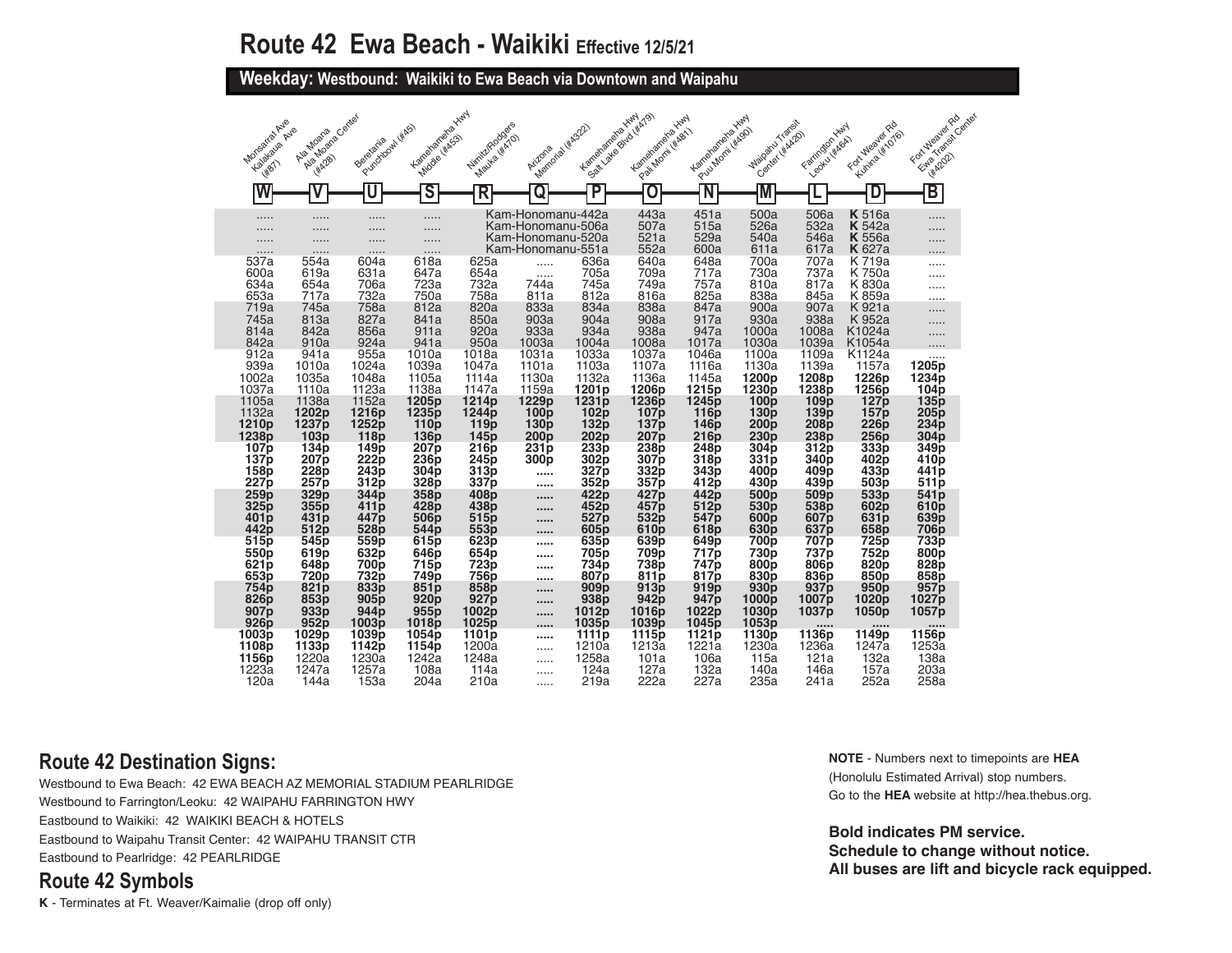**Weekday: Eastbound: Ewa Beach to Waikiki via Downtown Honolulu** 

| For Mealer Rd<br>Kumra (#1076)       | Etab Transit Center<br>Fortulasier Rd                | Faringon Hwy<br>Leoku Heges)          | Maizaru Transit<br>Center Hitch221                                   | Kenterandreakwy<br>Pul Monti Wes2            | Kanahanana IIIII<br>Pai Monti Irosh                   | Kanelangra Yury<br>Soalt value data despot | Nimit/Rodge's<br>Makai (#TOA)               | Karrehanana XIIII<br>Middle (#579)          | Beiderata (#591)<br><b>Fing</b>            | Alexandera Center<br>Ala Moaria            | Morsaria Ave<br>Kalakalia Avie                       |
|--------------------------------------|------------------------------------------------------|---------------------------------------|----------------------------------------------------------------------|----------------------------------------------|-------------------------------------------------------|--------------------------------------------|---------------------------------------------|---------------------------------------------|--------------------------------------------|--------------------------------------------|------------------------------------------------------|
| D                                    | <b>482021</b><br>B                                   |                                       |                                                                      | N                                            | Ō                                                     | P                                          | R                                           | $\overline{\mathsf{s}}$                     |                                            | <b>HATIOR</b>                              | <b>HBT</b><br>W                                      |
|                                      |                                                      |                                       | M                                                                    |                                              |                                                       |                                            |                                             |                                             |                                            |                                            |                                                      |
| 408a<br>431a<br>456a<br>525a         | 416a<br>439a<br>505a<br>534a                         | 429a<br>453a<br>522a<br>552a          | 435a<br>500a<br>530a<br>600a                                         | 443a<br>510a<br>540a<br>611a                 | 449a<br>516a<br>546a<br>617a                          | 452a<br>519a<br>549a<br>621a               | 503a<br>531a<br>601a<br>634a                | 510a<br>538a<br>608a<br>640a                | 517a<br>547a<br>618a<br>648a               | 530a<br>604a<br>635a<br>707a               | 545a<br>619a<br>651a<br>719a                         |
| 547a<br>601a<br>632a<br>723a         | 556a<br>610a<br>641a<br>736a                         | 620a<br>642a<br>711a<br>759a          | 630a<br>700a<br>724a<br>811a                                         | 641a<br>714a<br>739a<br>818a                 | 647a<br>720a<br>745a<br>824a                          | 651a<br>723a<br>748a<br>827a               | 704a<br>734a<br>759a<br>837a                | 712a<br>750a<br>815a<br>851a                | 723a<br>800a<br>825a<br>900a               | 743a<br>812a<br>838a<br>917a               | 800a<br>830a<br>900a<br>938a                         |
| 755a<br>825a<br>853a<br>923a<br>953a | 805a<br>835a<br>903a<br>933a<br>1003a                | 823a<br>852a<br>922a<br>952a<br>1022a | 833a<br>900a<br>930a<br>1000a<br>1030a                               | 842a<br>909a<br>940a<br>1010a<br>1040a       | 848a<br>915a<br>946a<br>1017a                         | 851a<br>918a<br>949a<br>1020a<br>1052a     | 903a<br>930a<br>1001a<br>1032a              | 910a<br>937a<br>1008a<br>1039a<br>1113a     | 919a<br>946a<br>1017a<br>1048a<br>1123a    | 938a<br>1008a<br>1039a<br>1111a<br>1146a   | 956a<br>1026a<br>1057a<br>1129a<br>1203 <sub>p</sub> |
| 1023a<br>1054a<br>1124a<br>1155a     | 1033a<br>1103a<br>1133a<br>1203p                     | 1052a<br>1122a<br>1152a<br>1222p      | 1100a<br>1130a<br>1200 <sub>p</sub><br>1230p                         | 1110a<br>1140a<br>1211 <sub>p</sub><br>1241p | 1048a<br>1118a<br>1148a<br>1219p<br>1249 <sub>p</sub> | 1122a<br>1152a<br>1224p<br>1254p           | 1105a<br>1135a<br>1207p<br>1239p            | 1143a<br>1216p<br>1249p<br>119 <sub>p</sub> | 1154a<br>1227p<br>101 <sub>p</sub><br>131p | 1217p<br>1250 <sub>p</sub><br>125p<br>157p | 1235p<br>110 <sub>p</sub><br>145p<br>218p            |
| <br><br>120p                         | 1231p<br>101 <sub>p</sub><br>127 <sub>p</sub>        | 1250p<br>120 <sub>p</sub>             | 100p<br>130 <sub>p</sub><br>Wed school days only                     | 111p<br>141 <sub>p</sub><br>$\cdots$         | 119p<br>149p<br>                                      | 124 <sub>p</sub><br>154p<br>1.1.1.1        | 109p<br>139 <sub>p</sub><br>209p<br>1.1.1.1 | 149p<br>219p<br>1.1.1.1                     | 201p<br>231p<br>1.1.1.1                    | 227p<br>257p                               | 249p<br>319p                                         |
| <br>141 <sub>p</sub><br><br>1.1.1.1  | 132p<br>148p<br>203 <sub>p</sub><br>233 <sub>p</sub> | 150p<br>223 <sub>p</sub><br>257p      | 200p<br>Wed school days only<br>238p<br>310 <sub>p</sub>             | 211p<br><br>250 <sub>p</sub><br>323p         | 220p<br><br>256p<br>328p                              | 225p<br><br>259 <sub>p</sub><br>332p       | 240p<br><br>310 <sub>p</sub><br>345p        | 250p<br><br>321p<br>354p                    | 302p<br><br>335 <sub>p</sub><br>407p       | 328p<br><br>355p<br>426p                   | 350p<br><br>419 <sub>p</sub><br>450p                 |
| 230p<br>245p                         | 237 <sub>p</sub><br>252p                             |                                       | Mon/Tue/Thu/Fri school days only<br>Mon/Tue/Thu/Fri school days only |                                              | <br>                                                  | $\cdots$<br>                               | <br>                                        | 1.1.1.1                                     | <br>                                       | <br>                                       |                                                      |
| <br>                                 | 304 <sub>p</sub><br>334p                             | 321 <sub>p</sub><br>351p              | 332p<br>400 <sub>p</sub>                                             | 344p<br>412p                                 | 351p<br>419p                                          | 356p<br>424p                               | 411p<br>439p                                | 421 <sub>p</sub><br>449p                    | 433p<br>501p                               | 453p<br>529p                               | 522p<br>553p                                         |
|                                      | 406p<br>437p<br>507p                                 | 421p<br>451 p<br>521 <sub>p</sub>     | 430p<br>500 <sub>p</sub>                                             | 440p<br>510p                                 | 447p<br>517p<br>547 <sub>p</sub>                      | 451 <sub>p</sub><br>521 <sub>p</sub>       | 506p<br>534p                                | 515p<br>543p                                | 526p<br>554p                               | 553p<br>619p                               | 616p<br>641 <sub>p</sub>                             |
|                                      | 537p                                                 | 551p                                  | 530 <sub>p</sub><br>600 <sub>p</sub>                                 | 540p<br>610 <sub>p</sub>                     | 618p                                                  | 550p<br>621 <sub>p</sub>                   | 602p<br>632p                                | 609 <sub>p</sub><br>638p                    | 619p<br>647p                               | 643p<br>710 <sub>p</sub>                   | 705p<br>731p                                         |
|                                      | 607 <sub>p</sub><br>638p                             | 621 <sub>p</sub><br>652p              | 630 <sub>p</sub><br>700p                                             | 640p<br><b>709p</b>                          | 648p<br>716p                                          | 651p<br>719p                               | 702p<br>730p                                | 708p<br><b>736p</b>                         | 717p<br>745p                               | 736p<br>802p                               | 758p<br>822p                                         |
| <br>                                 | 708p<br>739p                                         | 722p<br>753p                          | <b>730p</b><br>800 <sub>p</sub>                                      | 739 <sub>p</sub><br>809 <sub>p</sub>         | 746p<br>816 <sub>p</sub>                              | 749p<br>819 <sub>p</sub>                   | 800 <sub>p</sub><br>829 <sub>p</sub>        | 806 <sub>p</sub><br>835p                    | 815p<br>843p                               | 831p<br>859 <sub>p</sub>                   | 851 <sub>p</sub><br>919 <sub>p</sub>                 |
| <br>                                 | 811 <sub>p</sub><br>836 <sub>p</sub>                 | 824p<br>849p                          | 830p<br>855 <sub>p</sub>                                             | 837p<br>                                     | 844p                                                  | 847 <sub>p</sub>                           | 856p<br>                                    | 901p                                        | 908p<br>                                   | 924p                                       | 944 <sub>p</sub>                                     |
|                                      | 911p                                                 | 924p                                  | 930p                                                                 | 937 <sub>p</sub>                             | 944 <sub>p</sub>                                      | 947p                                       | 956p                                        | 1001 <sub>p</sub>                           | 1008p                                      | 1024p                                      | 1044p                                                |
| <br>                                 | 1019p<br>1114p                                       | 1031p<br>1125p                        | 1036p<br>1130p                                                       | 1043p<br>1137p                               | 1049p<br>1142p                                        | 1052p                                      | 1101p                                       | 1106p                                       | 1113p                                      | 1129p                                      | 1149p                                                |
| .                                    | 1215a                                                | 1225a                                 | 1230a                                                                | 1237a                                        | 1242a                                                 | .                                          | .                                           |                                             | .                                          | .                                          |                                                      |
| .                                    | 1253a                                                | 103a                                  | 108a                                                                 |                                              |                                                       |                                            |                                             |                                             |                                            | .                                          |                                                      |

### **Route 42 Destination Signs:**

Westbound to Ewa Beach: 42 EWA BEACH AZ MEMORIAL STADIUM PEARLRIDGE Westbound to Farrington/Leoku: 42 WAIPAHU FARRINGTON HWY Eastbound to Waikiki: 42 WAIKIKI BEACH & HOTELS Eastbound to Waipahu Transit Center: 42 WAIPAHU TRANSIT CTR Eastbound to Pearlridge: 42 PEARLRIDGE

#### **Route 42 Symbols**

NOTE: P.M. school trips subject to change based on school dismissal times.

**NOTE** - Numbers next to timepoints are **HEA** (Honolulu Estimated Arrival) stop numbers. Go to the **HEA** website at http://hea.thebus.org.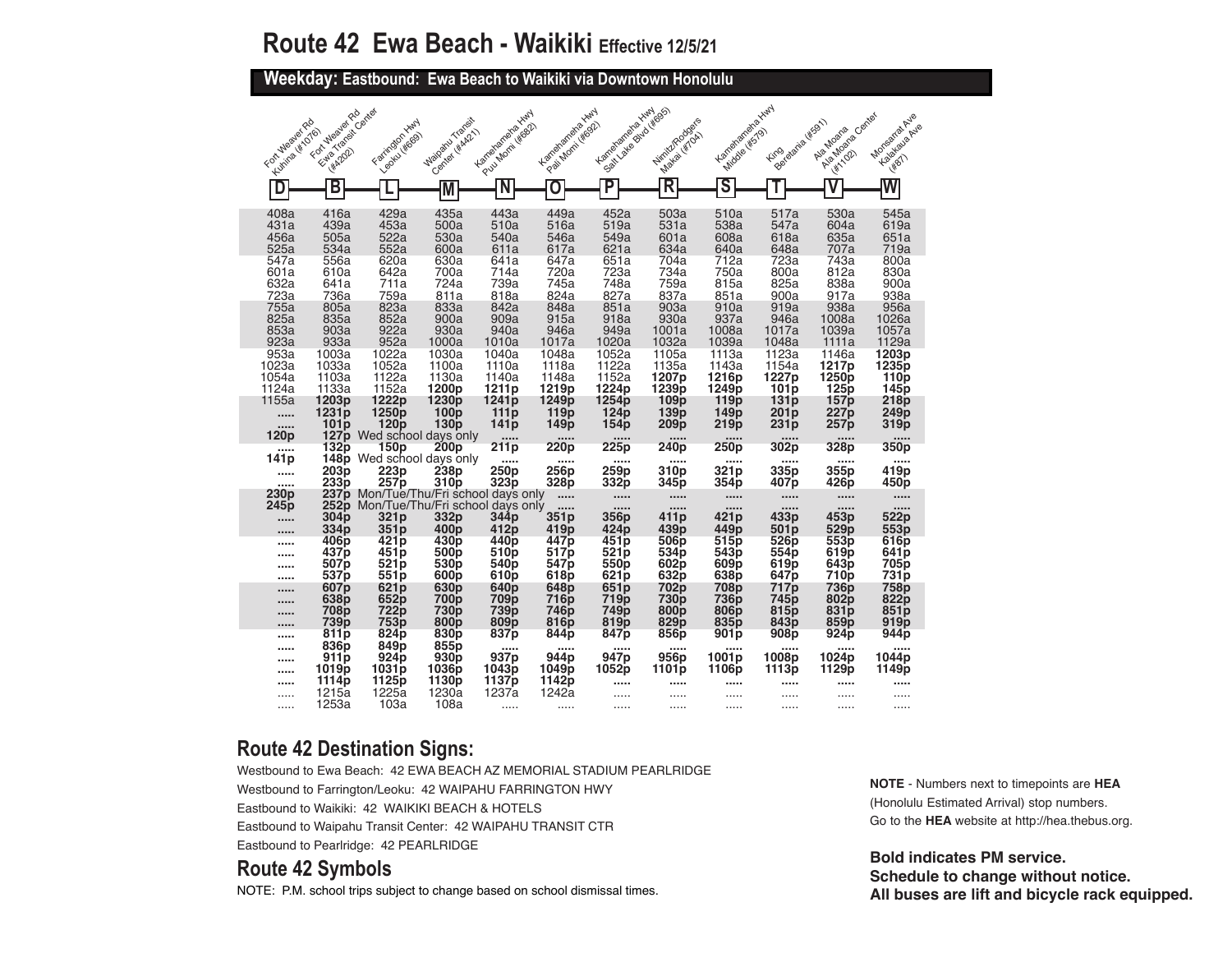**Saturday: Westbound: Waikiki to Ewa Beach via Downtown and Waipahu** 

|                                              |                                               |                                      |                                      |                                        |                                        |                                         |                                          |                                      |                                      |                                      |                                      | For Mealer Rd                         |
|----------------------------------------------|-----------------------------------------------|--------------------------------------|--------------------------------------|----------------------------------------|----------------------------------------|-----------------------------------------|------------------------------------------|--------------------------------------|--------------------------------------|--------------------------------------|--------------------------------------|---------------------------------------|
| Monsartatave<br>Kalakaua Avie<br><b>HP17</b> | Alexanders Centre<br>Ale Moans<br><b>HA28</b> | Purddhowl (KAS)<br>Beretaria         | Kanalanana IIwy<br>Middle ( KASS)    | Nirritz/Rodgers<br>Mayka (KATO)        | Memorial (#4322)<br>Arizona            | Lamelaneme Hwy<br>Soalt Lake Blvd Watal | La registrate de Hund<br>Pai Momi (KABI) | Kamelangha Yuny<br>Pull Morni (#ASO) | Majoaku Transit<br>Center Hidrop     | Farrington Hwy<br>Leonu (#AGA)       | Fort Mealer Rd<br>Kumra (#1076)      | Ethio Transit Cantar<br><b>HARDED</b> |
|                                              |                                               |                                      | S                                    | R                                      |                                        | Ρ                                       | O                                        | N                                    |                                      |                                      |                                      | $\overline{\mathsf{B}}$               |
| .                                            | .                                             | .                                    | .                                    |                                        | Kam-Honomanu-442a<br>Kam-Honomanu-525a |                                         | 443a<br>526a                             | 451a<br>534a                         | 500a<br>545a                         | 504a<br>550a                         | <b>K</b> 515a<br><b>K</b> 601a       | .                                     |
| .                                            | .<br>                                         | .                                    | .<br>.                               |                                        | Kam-Honomanu-609a                      |                                         | 610a                                     | 618a                                 | 630a                                 | 635a                                 | <b>K</b> 647a                        | .                                     |
| 536a                                         | 556a                                          | 604a                                 | 620a                                 | 627a                                   |                                        | 635a                                    | 638a                                     | 647a                                 | 700a                                 | 706a                                 | <b>K</b> 718a                        |                                       |
| 618a<br>644a                                 | 640a<br>709a                                  | 649a<br>719a                         | 705a<br>735a                         | 712a<br>742a                           | 718a<br>748a                           | 719a<br>749a                            | 723a<br>753a                             | 732a<br>802a                         | 745a<br>815a                         | 751a<br>821a                         | <b>K</b> 804a<br><b>K</b> 835a       |                                       |
| 712a                                         | 737a                                          | 747a                                 | 804a                                 | 811a                                   | 818a                                   | 819a                                    | 823a                                     | 832a                                 | 845a                                 | 852a                                 | <b>K</b> 905a                        |                                       |
| 734a                                         | 802a                                          | 814a                                 | 831a                                 | 838a                                   | 846a                                   | 848a                                    | 852a                                     | 901a                                 | 915a                                 | 922a                                 | <b>K</b> 935a                        |                                       |
| 801a                                         | 830a                                          | 843a                                 | 900a                                 | 908a                                   | 915a                                   | 917a                                    | 922a                                     | 931a                                 | 945a                                 | 953a                                 | K <sub>1006a</sub>                   | .                                     |
| 829a<br>857a                                 | 900a<br>928a                                  | 912a<br>940a                         | 930a<br>959a                         | 938a<br>1007a                          | 945a<br>1013a                          | 947a<br>1015a                           | 952a<br>1021a                            | 1001a<br>1030a                       | 1015a<br>1045a                       | 1024a<br>1053a                       | K <sub>1039a</sub><br><b>K</b> 1108a |                                       |
| 939a                                         | 1011a                                         | 1024a                                | 1042a                                | 1050a                                  | 1057a                                  | 1059a                                   | 1104a                                    | 1114a                                | 1130a                                | 1139a                                | <b>K</b> 1153a                       | .                                     |
| 1006a                                        | 1039a                                         | 1052a                                | 1109a                                | 1117a                                  | 1124a                                  | 1126a                                   | 1132a                                    | 1143a                                | 1200p                                | 1208p                                | 1223p                                | 1230p                                 |
| 1038a                                        | 1110a                                         | 1123a                                | 1140a                                | 1148a                                  | 1155a                                  | 1157a                                   | 1202p                                    | 1214 <sub>p</sub>                    | 1230 <sub>p</sub>                    | 1239 <sub>p</sub>                    | 1253 <sub>p</sub>                    | 100p                                  |
| 1105a<br>1138a                               | 1137a<br>1208 <sub>p</sub>                    | 1151a<br>1221 <sub>p</sub>           | 1209p<br>1239 <sub>p</sub>           | 1216 <sub>p</sub><br>1247 <sub>p</sub> | 1223 <sub>p</sub><br>1254 <sub>p</sub> | 1225p<br>1256 <sub>p</sub>              | 1230 <sub>p</sub><br>101p                | 1243 <sub>p</sub><br>113p            | 100 <sub>p</sub><br>130 <sub>p</sub> | 107 <sub>p</sub><br>138 <sub>p</sub> | 122p<br>153 <sub>p</sub>             | 129p<br>200 <sub>p</sub>              |
| 1206 <sub>p</sub>                            | 1238 <sub>p</sub>                             | 1252p                                | 109 <sub>p</sub>                     | 117p                                   | 125p                                   | 127 <sub>p</sub>                        | 131 p                                    | 144p                                 | 200 p                                | 209 <sub>p</sub>                     | 225p                                 | 232p                                  |
| 1241 <sub>p</sub>                            | 110p                                          | 124 <sub>p</sub>                     | 142p                                 | 150p                                   | 157p                                   | 159p                                    | 204p                                     | 215p                                 | 230p                                 | 237 <sub>p</sub>                     | 252p                                 | 259p                                  |
| 111p                                         | <b>138p</b>                                   | 152p                                 | 210p                                 | 218p                                   | <b>226p</b>                            | <b>228p</b>                             | 233 <sub>p</sub>                         | 244 p                                | 300 <sub>p</sub>                     | 308 <sub>p</sub>                     | 323 <sub>p</sub>                     | 331p                                  |
| 145 <sub>p</sub><br>217 <sub>p</sub>         | 214p<br><b>246p</b>                           | 227p<br>259p                         | 244 <sub>p</sub><br>315 <sub>p</sub> | 252p<br>323p                           | 259p                                   | 301 p<br>332p                           | 305 <sub>p</sub><br>335 <sub>p</sub>     | 315p<br>344 <sub>p</sub>             | 330 <sub>p</sub><br>400 <sub>p</sub> | 337 <sub>p</sub><br>408p             | 353 <sub>p</sub><br>423p             | 400 <sub>p</sub><br>430p              |
| 245p                                         | 313p                                          | 328p                                 | 346p                                 | 354p                                   | <br>                                   | 403p                                    | 406p                                     | 415 <sub>p</sub>                     | 430 <sub>p</sub>                     | 438p                                 | 454 <sub>p</sub>                     | 501p                                  |
| 312p                                         | 343p                                          | 358p                                 | 417 <sub>p</sub>                     | 425p                                   |                                        | 434 <sub>p</sub>                        | 437 <sub>p</sub>                         | 446 <sub>p</sub>                     | 500p                                 | 510 <sub>p</sub>                     | 527p                                 | 535 <sub>p</sub>                      |
| 344 <sub>p</sub>                             | 415 <sub>p</sub>                              | 428p                                 | 447 p                                | 455p                                   |                                        | 503 <sub>p</sub>                        | 506 <sub>p</sub>                         | 516p                                 | 530 <sub>p</sub>                     | 539 <sub>p</sub>                     | 555 <sub>p</sub>                     | 603 <sub>p</sub>                      |
| 422 <sub>p</sub><br>450 <sub>p</sub>         | 451p<br>519 <sub>p</sub>                      | 504 <sub>p</sub><br>531 <sub>p</sub> | 520 <sub>p</sub><br>548 <sub>p</sub> | 527 <sub>p</sub><br>555 <sub>p</sub>   |                                        | 535p<br>604 <sub>p</sub>                | 538 <sub>p</sub><br>607 <sub>p</sub>     | 547 <sub>p</sub><br>616p             | 600 <sub>p</sub><br>630 <sub>p</sub> | 609 <sub>p</sub><br>638 <sub>p</sub> | 625 <sub>p</sub><br>654 <sub>p</sub> | 632p<br>701 <sub>p</sub>              |
| 524p                                         | 552p                                          | 604 <sub>p</sub>                     | 620p                                 | 627p                                   | <br>                                   | 635p                                    | 638p                                     | 647 p                                | 700p                                 | <b>706p</b>                          | 721 <sub>p</sub>                     | 728p                                  |
| 552p                                         | 621 <sub>p</sub>                              | 634p                                 | 650p                                 | 656p                                   |                                        | 705p                                    | <b>708p</b>                              | 717p                                 | <b>730p</b>                          | <b>736p</b>                          | <b>751p</b>                          | 758p                                  |
| 621 <sub>p</sub>                             | 650p                                          | 703p                                 | 720p                                 | 726p                                   |                                        | 735p                                    | 738p                                     | 747 p                                | 800 <sub>p</sub>                     | 807p                                 | 821 <sub>p</sub>                     | 828p                                  |
| 651 <sub>p</sub><br>754 <sub>p</sub>         | <b>720p</b><br>821 <sub>p</sub>               | 732p<br>833p                         | 749 <sub>p</sub><br>849 <sub>p</sub> | 756 <sub>p</sub><br>856p               |                                        | 805 <sub>p</sub><br>905 <sub>p</sub>    | 808 <sub>p</sub><br>908p                 | 817 <sub>p</sub><br>917 <sub>p</sub> | 830 <sub>p</sub><br>930p             | 836 <sub>p</sub><br>936 <sub>p</sub> | 850 <sub>p</sub><br>950p             | 856 <sub>p</sub><br>956 <sub>p</sub>  |
| 832p                                         | 858p                                          | 910 <sub>p</sub>                     | 926 <sub>p</sub>                     | 933p                                   | <br>                                   | 941p                                    | 944 <sub>p</sub>                         | 952p                                 | 1005 <sub>p</sub>                    | 1010 <sub>p</sub>                    | 1024 <sub>p</sub>                    | 1031 <sub>p</sub>                     |
| 859p                                         | 924 <sub>p</sub>                              | 936 <sub>p</sub>                     | 951p                                 | 958p                                   |                                        | 1006p                                   | 1009 <sub>p</sub>                        | 1018p                                | 1030p                                | 1035p                                | 1049p                                | 1056p                                 |
| 929 <sub>p</sub>                             | 954 p                                         | 1006p                                | 1021 p                               | 1028p                                  |                                        | 1036 p                                  | 1039p                                    | 1048p                                | 1100p                                |                                      |                                      |                                       |
| 959p<br>1103 <sub>p</sub>                    | 1025p<br>1127p                                | 1037p<br>1138 <sub>p</sub>           | 1052p<br>1153 <sub>p</sub>           | 1059p<br>1200a                         |                                        | 1107 <sub>p</sub><br>1208a              | 1110 <sub>p</sub><br>1211a               | 1118p<br>1218a                       | 1130p<br>1230a                       | 1135p<br>1235a                       | 1148p<br>1248a                       | 1155p<br>1254a                        |
| 1155 p                                       | 1218a                                         | 1227a                                | 1241a                                | 1247a                                  | .                                      | 1254a                                   | 1257a                                    | 104a                                 | 115a                                 | 120a                                 | 133a                                 | 139a                                  |
| 1220a                                        | 1242a                                         | 1251a                                | 105a                                 | 111a                                   | .                                      | 118a                                    | 121a                                     | 128a                                 | 138a                                 | 143a                                 | 154a                                 | 200a                                  |
| 121a                                         | 143a                                          | 152a                                 | 206a                                 | 212a                                   | .                                      | 219a                                    | 221a                                     | 228a                                 | 238a                                 | 243a                                 | 254a                                 | 300a                                  |

### **Route 42 Destination Signs:**

Westbound to Ewa Beach: 42 EWA BEACH AZ MEMORIAL STADIUM PEARLRIDGE Westbound to Farrington/Leoku: 42 WAIPAHU FARRINGTON HWY Eastbound to Waikiki: 42 WAIKIKI BEACH & HOTELS Eastbound to Waipahu Transit Center: 42 WAIPAHU TRANSIT CTR

Eastbound to Pearlridge: 42 PEARLRIDGE

#### **Route 42 Symbols**

**K** - Terminates at Ft. Weaver/Kaimalie (drop off only)

**NOTE** - Numbers next to timepoints are **HEA** (Honolulu Estimated Arrival) stop numbers. Go to the **HEA** website at http://hea.thebus.org.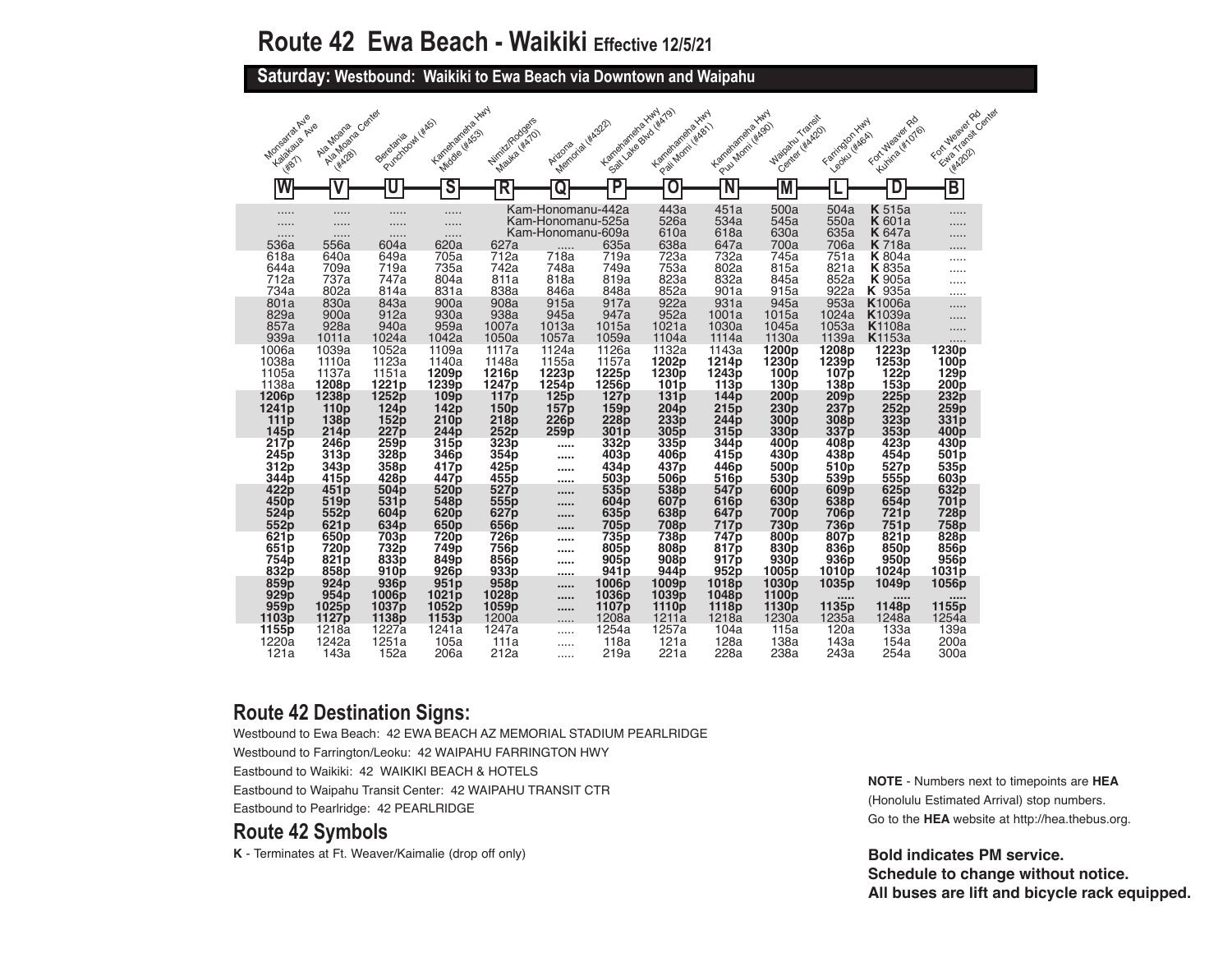**Saturday: Eastbound: Ewa Beach to Waikiki via Downtown Honolulu** 

| Fort Wealer Rd                   | Etab Transit Cantac<br>For Wealer Rd                             | Farington Hwy                                           | Maioaru Traceit                                                                 | Lamenanena Hwy                                          | Lamelaneme Hwy                                          | Kanahanana Hury<br>Solt Lake Buddetas                            | Winite Rodges                                        | Kamelanena Hwy                                                   |                                                              | Algeboare Center                                             | MonsartatAve                                          |
|----------------------------------|------------------------------------------------------------------|---------------------------------------------------------|---------------------------------------------------------------------------------|---------------------------------------------------------|---------------------------------------------------------|------------------------------------------------------------------|------------------------------------------------------|------------------------------------------------------------------|--------------------------------------------------------------|--------------------------------------------------------------|-------------------------------------------------------|
| Kuhira (#1076)                   | <b>HA2021</b>                                                    | Leoku Higgs                                             | Center (WAR2)                                                                   | Pul Mont Wes2)                                          | Pail Mont Wag2)                                         |                                                                  | <b>Matai</b> Witow                                   | <b>Middle (#579)</b>                                             | Beieteria W5911<br><b>Fing</b>                               | Ala Moana<br><b>WA102</b>                                    | Kalakalapa Ave<br><b>H87</b>                          |
| D                                | В                                                                |                                                         |                                                                                 | N                                                       | O                                                       | P                                                                | $\overline{\mathsf{R}}$                              | $\overline{\mathsf{s}}$                                          |                                                              |                                                              | W                                                     |
| 426a<br>459a<br>530a<br>600a     | 434a<br>508a<br>538a<br>608a                                     | 447a<br>522a<br>552a<br>622a                            | 455a<br>530a<br>600a<br>630a                                                    | 503a<br>538a<br>611a<br>639a                            | 510a<br>545a<br>618a<br>646a                            | 513a<br>548a<br>621a<br>649a                                     | 522a<br>557a<br>631a<br>658a                         | 528a<br>604a<br>638a<br>705a                                     | 540a<br>617a<br>651a<br>717a                                 | 555a<br>634a<br>708a<br>734a                                 | 612a<br>654a<br>727a<br>752a                          |
| 627a<br>658a<br>729a<br>756a     | 636a<br>706a<br>737a<br>805a                                     | 651a<br>721a<br>752a<br>821a                            | 700a<br>730a<br>800a<br>830a                                                    | 710a<br>739a<br>809a<br>839a                            | 717a<br>746a<br>816a<br>846a                            | 720a<br>749a<br>819a<br>849a                                     | 729a<br>758a<br>829a<br>858a                         | 736a<br>804a<br>835a<br>904a                                     | 749a<br>818a<br>848a<br>917a                                 | 806a<br>837a<br>908a<br>937a                                 | 824a<br>855a<br>927a<br>956a                          |
| 828a<br>856a<br>925a<br>956a     | 836a<br>905a<br>934a<br>1005a                                    | 851a<br>922a<br>951a<br>1021a                           | 900a<br>930a<br>1000a<br>1030a                                                  | 909a<br>941a<br>1013a<br>1044a                          | 916a<br>948a<br>1022a<br>1052a                          | 919a<br>951a<br>1025a<br>1055a                                   | 928a<br>1001a<br>1035a<br>1106a                      | 934a<br>1007a<br>1042a<br>1112a                                  | 947a<br>1021a<br>1057a<br>1127a                              | 1008a<br>1042a<br>1119a<br>1149a                             | 1028a<br>1103a<br>1139a<br>1209p                      |
| 1025a<br>1053a<br>1124a<br>1209p | 1034a<br>1103a<br>1133a<br>1218p                                 | 1051a<br>1121a<br>1150a<br>1235p                        | 1100a<br>1130a<br>1200 <sub>p</sub><br>1245 <sub>p</sub>                        | 1115a<br>1142a<br>1209p<br>1256 <sub>p</sub>            | 1124a<br>1151a<br>1219p<br>105p                         | 1127a<br>1154a<br>1222p<br>108 <sub>b</sub>                      | 1139a<br>1205 <sub>p</sub><br>1232p<br>120p          | 1146a<br>1211 <sub>p</sub><br>1238p<br>127 <sub>p</sub>          | 1203p<br>1227p<br>1253p<br>141 <sub>p</sub>                  | 1225p<br>1248 <sub>p</sub><br>114 <sub>p</sub><br>202p       | 1244p<br>108 <sub>p</sub><br>134 <sub>p</sub><br>223p |
| <br><br>11111                    | 1249 <sub>p</sub><br>116 <sub>p</sub><br>148p<br>219p            | 107p<br>135p<br>206 <sub>p</sub><br>236 <sub>p</sub>    | 115 <sub>p</sub><br>145 <sub>p</sub><br>215p<br>245p                            | 130 <sub>p</sub><br>201 <sub>p</sub><br>226p<br>255p    | 139p<br>209p<br>234p<br>303p                            | 142 <sub>p</sub><br>212p<br>237 <sub>p</sub><br>306 <sub>p</sub> | 153p<br>223p<br>249 <sub>p</sub><br>317p             | 200 <sub>p</sub><br>229p<br>256p<br>323 <sub>p</sub>             | 215p<br>244 <sub>p</sub><br>310 <sub>p</sub><br>338p         | 237p<br>307 <sub>p</sub><br>332p<br>401 <sub>p</sub>         | 259p<br>328p<br>354p<br>424p                          |
| <br>                             | 247 <sub>p</sub><br>318 <sub>p</sub><br>350 <sub>p</sub><br>419p | 306p<br>336p<br>406 <sub>p</sub><br>436 <sub>p</sub>    | 315p<br>345 <sub>p</sub><br>415p<br>445 <sub>p</sub>                            | 325p<br>353p<br>425p<br>452p                            | 334p<br>401 <sub>p</sub><br>433p<br>500 <sub>p</sub>    | 337p<br>404p<br>436 <sub>p</sub><br>503 <sub>p</sub>             | 348p<br>415p<br>446 <sub>p</sub><br>514p             | 355p<br>422p<br>452p<br>520p                                     | 408p<br>436p<br>505 <sub>p</sub><br>534p                     | 430p<br>458p<br>525p<br>556p                                 | 453p<br>519 <sub>p</sub><br>546 <sub>p</sub><br>617p  |
| <br><br>                         | 447 <sub>p</sub><br>520 <sub>p</sub><br>550 <sub>p</sub><br>636p | 506p<br>537 <sub>p</sub><br>606p<br>652p                | 515 <sub>p</sub><br>545 <sub>p</sub><br>615 <sub>p</sub><br><b>700p</b><br>730p | 527p<br>554 <sub>p</sub><br>622p<br>707p<br>739p        | 535 <sub>p</sub><br>601p<br>630p<br>714p<br>745p        | 538p<br>604 <sub>p</sub><br>633p<br>717 <sub>p</sub><br>748p     | 548p<br>613p<br>641 <sub>p</sub><br>725 <sub>p</sub> | 554p<br>620 <sub>p</sub><br>647 <sub>p</sub><br>731 <sub>p</sub> | 608p<br>634 <sub>p</sub><br>702p<br>745 <sub>p</sub><br>816p | 629p<br>653 <sub>p</sub><br>719 <sub>p</sub><br>805p<br>834p | 650 <sub>p</sub><br>713p<br>738p<br>825p<br>853p      |
| <br>                             | 706p<br>736 <sub>p</sub><br>808p<br>829 <sub>p</sub>             | 722p<br>752 <sub>p</sub><br>823p<br>843p                | 800 <sub>p</sub><br>830p<br>850 <sub>p</sub>                                    | 809 <sub>p</sub><br>838p<br>$\cdots$                    | 815 <sub>p</sub><br>845p<br>                            | 818p<br>848p<br>1.1.1.1                                          | 757p<br>826p<br>856p<br>1.1.1.1                      | 803p<br>832p<br>902p<br>1.1.1.1                                  | 845p<br>914p<br>                                             | 904 <sub>p</sub><br>931p<br>                                 | 924 <sub>p</sub><br>950p<br>                          |
| 1.1111                           | 909 <sub>p</sub><br>1016 <sub>p</sub><br>1109p<br>1210a          | 923 <sub>p</sub><br>1030 <sub>p</sub><br>1123p<br>1224a | 930 <sub>p</sub><br>1037 <sub>p</sub><br>1130p<br>1230a                         | 937 <sub>p</sub><br>1044 <sub>p</sub><br>1136p<br>1236a | 943 <sub>p</sub><br>1050 <sub>p</sub><br>1142p<br>1241a | 945 <sub>p</sub><br>1053p<br>.<br>.                              | 953 <sub>p</sub><br>1101p<br>.<br>.                  | 958p<br>1105p                                                    | 1010p<br>1117p<br>.                                          | 1027 <sub>p</sub><br>1132p<br>.<br>.                         | 1046p<br>1149p<br>.<br>$\cdots$                       |
|                                  | 1255a                                                            | 107a                                                    | 112a                                                                            |                                                         |                                                         |                                                                  | .                                                    |                                                                  | .                                                            |                                                              |                                                       |

### **Route 42 Destination Signs:**

Westbound to Ewa Beach: 42 EWA BEACH AZ MEMORIAL STADIUM PEARLRIDGE Westbound to Farrington/Leoku: 42 WAIPAHU FARRINGTON HWY Eastbound to Waikiki: 42 WAIKIKI BEACH & HOTELS Eastbound to Waipahu Transit Center: 42 WAIPAHU TRANSIT CTR Eastbound to Pearlridge: 42 PEARLRIDGE

**NOTE** - Numbers next to timepoints are **HEA** (Honolulu Estimated Arrival) stop numbers. Go to the **HEA** website at http://hea.thebus.org.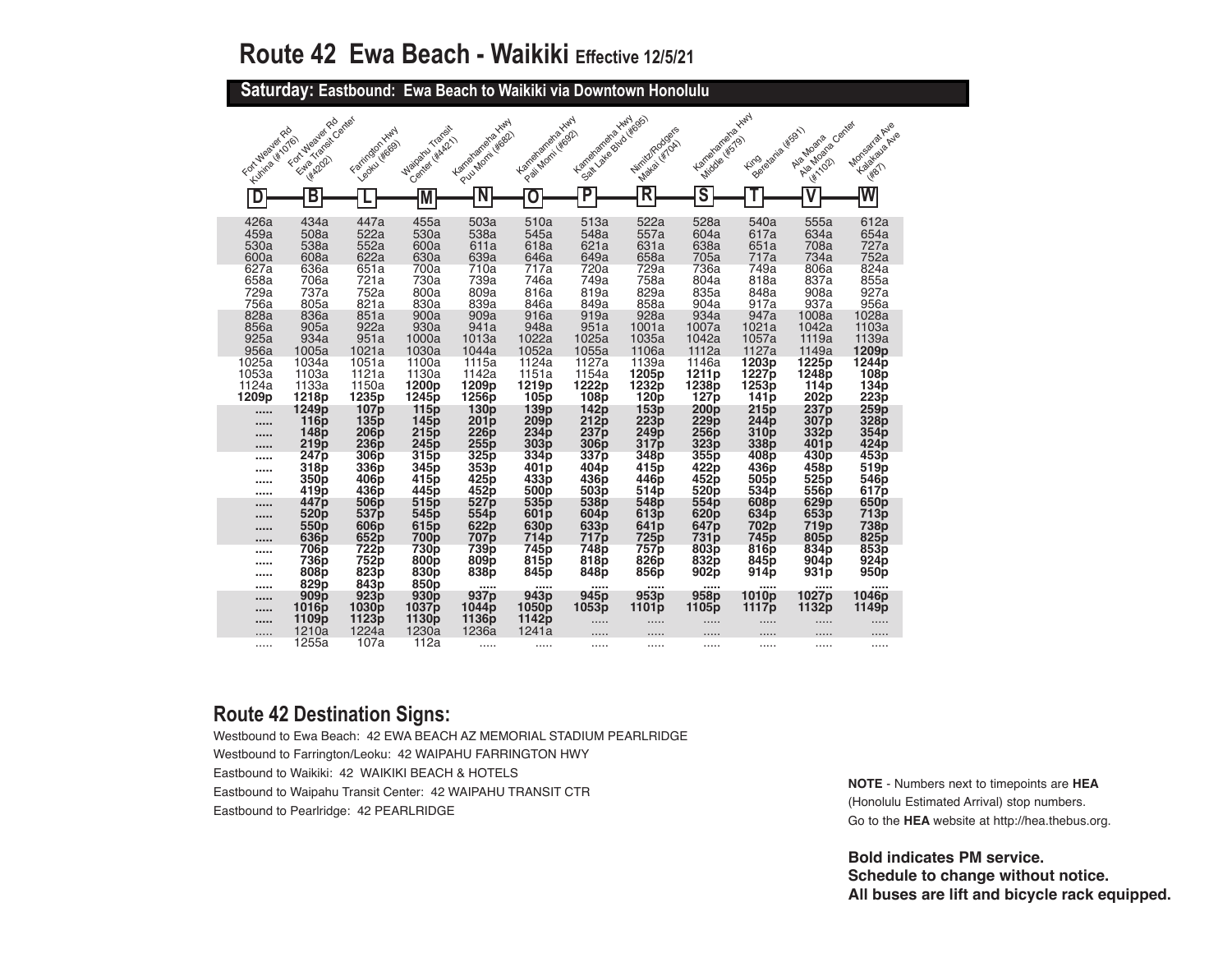**Sunday: Westbound: Waikiki to Ewa Beach via Downtown and Waipahu** 

| Monsartat Ave<br>Kalakaua Avie<br><b>WBT</b>         | Ala Moara Cantas<br>Ala Moana<br><b>HA28</b>                | Punchoowl (*kg)<br>Berefania                                                 | Karrelamente Xwy<br>Middle ( KASS)                                 | NiriikiRodgers<br>Mayka (Kizio)                                    | Memorial Hickory<br>Arizona                                                      | Kanelanana Xwy                                                   | Solt Lake Blvd (#AT9)<br>Langlangrand<br>P.e. Montiversity       | Lamelaneme Hwy<br>Pull Morni (#Ago)                                | Watoaru Transit<br>Center Hikken                                  | Farington Hwy<br>Legitul KkAGA)                                  | Fortuleaier Rd<br>Kuning ( W 1016)                                     | FortuNealer Rd<br>Estate Transit Cantar<br><b>WA2021</b> |
|------------------------------------------------------|-------------------------------------------------------------|------------------------------------------------------------------------------|--------------------------------------------------------------------|--------------------------------------------------------------------|----------------------------------------------------------------------------------|------------------------------------------------------------------|------------------------------------------------------------------|--------------------------------------------------------------------|-------------------------------------------------------------------|------------------------------------------------------------------|------------------------------------------------------------------------|----------------------------------------------------------|
|                                                      |                                                             | U                                                                            | S                                                                  | R                                                                  | Q                                                                                | P                                                                |                                                                  |                                                                    |                                                                   |                                                                  |                                                                        | $\overline{\mathsf{B}}$                                  |
| .<br>.                                               | .<br>.<br>.                                                 | .<br>.<br>.                                                                  | .<br>.<br>.                                                        |                                                                    | Kam-Honomanu-440a<br>Kam-Honomanu-510a<br>Kam-Honomanu-539a<br>Kam-Honomanu-610a |                                                                  | 441a<br>511a<br>540a<br>611a                                     | 449a<br>519a<br>548a<br>619a                                       | 500a<br>530a<br>600a<br>630a                                      | 504a<br>534a<br>605a<br>636a                                     | <b>K</b> 515a<br><b>K</b> 545a<br><b>K</b> 616a<br><b>K</b> 648a       | .                                                        |
| .<br>.<br>633a<br>701a                               | .<br>.<br>657a<br>726a                                      | <br><br>707a<br>736a                                                         | .<br>.<br>722a<br>752a                                             | 728a<br>758a                                                       | Kam-Honomanu-639a<br>Kam-Honomanu-709a<br><b>X</b> 734a<br>X 804a                | 736a<br>806a                                                     | 640a<br>710a<br>740a<br>810a                                     | 648a<br>718a<br>748a<br>818a                                       | 700a<br>730a<br>800a<br>830a                                      | 707a<br>738a<br>807a<br>838a                                     | <b>K</b> 719a<br><b>K</b> 750a<br><b>K</b> 820a<br><b>K</b> 850a       | .                                                        |
| 729a<br>752a<br>821a<br>848a                         | 755a<br>818a<br>850a<br>917a                                | 806a<br>830a<br>901a<br>929a                                                 | 821a<br>846a<br>916a<br>945a                                       | 828a<br>853a<br>924a<br>952a                                       | <b>X</b> 834a<br><b>X</b> 901a<br><b>X</b> 931a<br>X 959a                        | 836a<br>903a<br>933a<br>1001a                                    | 840a<br>907a<br>938a<br>1006a                                    | 848a<br>916a<br>946a<br>1015a                                      | 900a<br>930a<br>1000a<br>1030a                                    | 909a<br>937a<br>1007a<br>1038a                                   | <b>K</b> 922a<br><b>K</b> 951a<br>K <sub>1020a</sub><br><b>K</b> 1051a | .<br>.<br>.                                              |
| 915a<br>947a<br>1016a<br>1046a                       | 946a<br>1018a<br>1047a<br>1116a                             | 958a<br>1030a<br>1100a<br>1128a                                              | 1014a<br>1046a<br>1117a<br>1145a                                   | 1053a<br>1124a<br>1152a                                            | 1021a X 1028a<br>X 1100a<br>X 1130a<br>X 1158a                                   | 1030a<br>1102a<br>1132a<br>1200 <sub>p</sub>                     | 1035a<br>1106a<br>1137a<br>1206p                                 | 1045a<br>1115a<br>1145a<br>1215 <sub>p</sub>                       | 1100a<br>1130a<br>1200 <sub>p</sub><br>1230 <sub>p</sub>          | 1109a<br>1138a<br>1207p<br>1238 <sub>p</sub>                     | K <sub>1121a</sub><br>1153a<br>1222p<br>1252p                          | 1200 <sub>p</sub><br>1229p<br>1259p                      |
| 1116a<br>1149a<br>1217p<br>1248p                     | 1146a<br>1217p<br>1245 p<br>115p                            | 1158a<br>1228p<br>1257 <sub>p</sub><br>128p                                  | 1214p<br>1244 <sub>p</sub><br>114 <sub>p</sub><br>145 <sub>p</sub> | 1221 <sub>p</sub><br>1251p<br>121p<br>153p                         | X 1228p<br>X 1258p<br>X 129p<br>X 200 <sub>p</sub>                               | 1230 <sub>p</sub><br>100 <sub>p</sub><br>131p<br>202p            | 1235 p<br>105p<br>136p<br>207 p                                  | 1245 <sub>p</sub><br>114p<br>145 <sub>p</sub><br>216p              | 100 <sub>p</sub><br>130p<br>200 p<br>230p                         | 108 <sub>p</sub><br>138p<br>207 p<br>237p                        | 122p<br>153p<br>222p<br>253p                                           | 129p<br>200p<br>229p<br>300 <sub>p</sub>                 |
| 117 <sub>p</sub><br>148 <sub>p</sub><br>218p<br>249p | 145 <sub>p</sub><br><b>216p</b><br>246 <sub>p</sub><br>317p | <b>158p</b><br>229p<br>300 <sub>p</sub><br>330 <sub>p</sub>                  | 214 <sub>p</sub><br>246p<br>316p<br>347p                           | 221p<br>253p<br>324p<br>355p                                       | X 228 <sub>p</sub><br>X 300p<br><br>                                             | 230 <sub>p</sub><br>302p<br>333 <sub>p</sub><br>404 <sub>p</sub> | 235 <sub>p</sub><br>306 <sub>p</sub><br>336 <sub>p</sub><br>407p | 245 <sub>p</sub><br>315 <sub>p</sub><br>346 <sub>p</sub><br>416p   | 300 <sub>p</sub><br>330 <sub>p</sub><br>400 <sub>p</sub><br>430p  | 307 <sub>p</sub><br>338p<br>408p<br>437p                         | 323 <sub>p</sub><br>354p<br>423p<br>453p                               | 330 <sub>p</sub><br>402p<br>430p<br>500p                 |
| 318p<br>348 <sub>p</sub><br>423 <sub>p</sub><br>451p | 348p<br>419 <sub>p</sub><br>452p<br>520 <sub>p</sub>        | 401 <sub>p</sub><br>432 <sub>p</sub><br>504 <sub>p</sub><br>533 <sub>p</sub> | 418p<br>449p<br>520p<br>549 <sub>p</sub>                           | 425p<br>456 <sub>p</sub><br>527 <sub>p</sub><br>556 <sub>p</sub>   | <br><br><br>                                                                     | 434p<br>505 <sub>p</sub><br>535 <sub>p</sub><br>604 <sub>p</sub> | 437p<br>508p<br>538 <sub>p</sub><br>607 p                        | 446 p<br>516 <sub>p</sub><br>546 <sub>p</sub><br>616p              | 500p<br>530 <sub>p</sub><br>600 <sub>p</sub><br>630 <sub>p</sub>  | 508p<br>536 <sub>p</sub><br>606 <sub>p</sub><br>637 <sub>p</sub> | 523p<br>552p<br>622p<br>652p                                           | 530 <sub>p</sub><br>559p<br>629p<br>659p                 |
| 526p<br>551p<br>621p<br>656 <sub>p</sub>             | 554p<br>621p<br>650p<br>722p                                | 606p<br>634p<br>702p<br>734p                                                 | 621 <sub>p</sub><br>650p<br>719p<br>751 p                          | 628p<br>657p<br>726p<br>758 <sub>p</sub>                           | <br><br><br>                                                                     | 635p<br>705p<br>735p<br>806 <sub>p</sub>                         | 638p<br>708p<br>738p<br>809 p                                    | 647 p<br>717 <sub>p</sub><br>746 p<br>817 p                        | 700 p<br>730 <sub>p</sub><br>800 <sub>p</sub><br>830 <sub>p</sub> | 706 <sub>p</sub><br>735p<br>804 <sub>p</sub><br>834 <sub>p</sub> | 721 <sub>p</sub><br>750p<br>818p<br>847 p                              | 728p<br>757p<br>825p<br>853 <sub>p</sub>                 |
| <b>758p</b><br>828 <sub>p</sub><br>902p<br>932p      | 826 <sub>p</sub><br>855 <sub>p</sub><br>927p<br>957p        | 838 <sub>p</sub><br>907 <sub>p</sub><br>938 <sub>p</sub><br>1008p            | 853p<br>923p<br>954 <sub>p</sub><br>1024p                          | 859 <sub>p</sub><br>930 <sub>p</sub><br>1000 <sub>p</sub><br>1030p | 1.1.1.1<br><br><br>                                                              | 907 <sub>p</sub><br>937 <sub>p</sub><br>1007p<br>1037 p          | 910p<br>940p<br>1010p<br>1040p                                   | 918p<br>948 <sub>p</sub><br>1018 <sub>p</sub><br>1048 <sub>p</sub> | 930 <sub>p</sub><br>1000p<br>1030p<br>1100p                       | 934 <sub>p</sub><br>1004p<br>1034p                               | 947 <sub>p</sub><br>1017 p<br>1047p<br>                                | 954 <sub>p</sub><br>1023 <sub>p</sub><br>1053p<br>       |
| 1006 p<br>1109p<br>1154p<br>1216a<br>124a            | 1032p<br>1134p<br>1215a<br>1237a<br>145a                    | 1042p<br>1144p<br>1224a<br>1246a<br>154a                                     | 1058p<br>1158p<br>1238a<br>100a<br>207a                            | 1104 <sub>p</sub><br>1204a<br>1244a<br>106a<br>212a                | <br>.<br>.<br>.<br>.                                                             | 1111p<br>1211a<br>1251a<br>113a<br>218a                          | 1113p<br>1213a<br>1253a<br>115a<br>220a                          | 1120p<br>1220a<br>100a<br>122a<br>225a                             | 1130p<br>1230a<br>110a<br>132a<br>232a                            | 1134 <sub>p</sub><br>1234a<br>114a<br>136a<br>236a               | 1147 <sub>p</sub><br>1246a<br>125a<br>147a<br>247a                     | 1153p<br>1252a<br>131a<br>152a<br>252a                   |

### **Route 42 Destination Signs:**

Westbound to Ewa Beach: 42 EWA BEACH AZ MEMORIAL STADIUM PEARLRIDGE

Westbound to Farrington/Leoku: 42 WAIPAHU FARRINGTON HWY

Eastbound to Waikiki: 42 WAIKIKI BEACH & HOTELS

Eastbound to Waipahu Transit Center: 42 WAIPAHU TRANSIT CTR

Eastbound to Pearlridge: 42 PEARLRIDGE

### **Route 42 Symbols**

**X** -Does not enter Arizona Memorial Parking Lot on New Year's Day, Thanksgiving Day and

Christmas Day; also leaves Waikiki 1-3 minutes later on these holidays.

**K** - Terminates at Ft. Weaver/Kaimalie (drop off only)

**NOTE** - Numbers next to timepoints are **HEA** (Honolulu Estimated Arrival) stop numbers. Go to the **HEA** website at http://hea.thebus.org.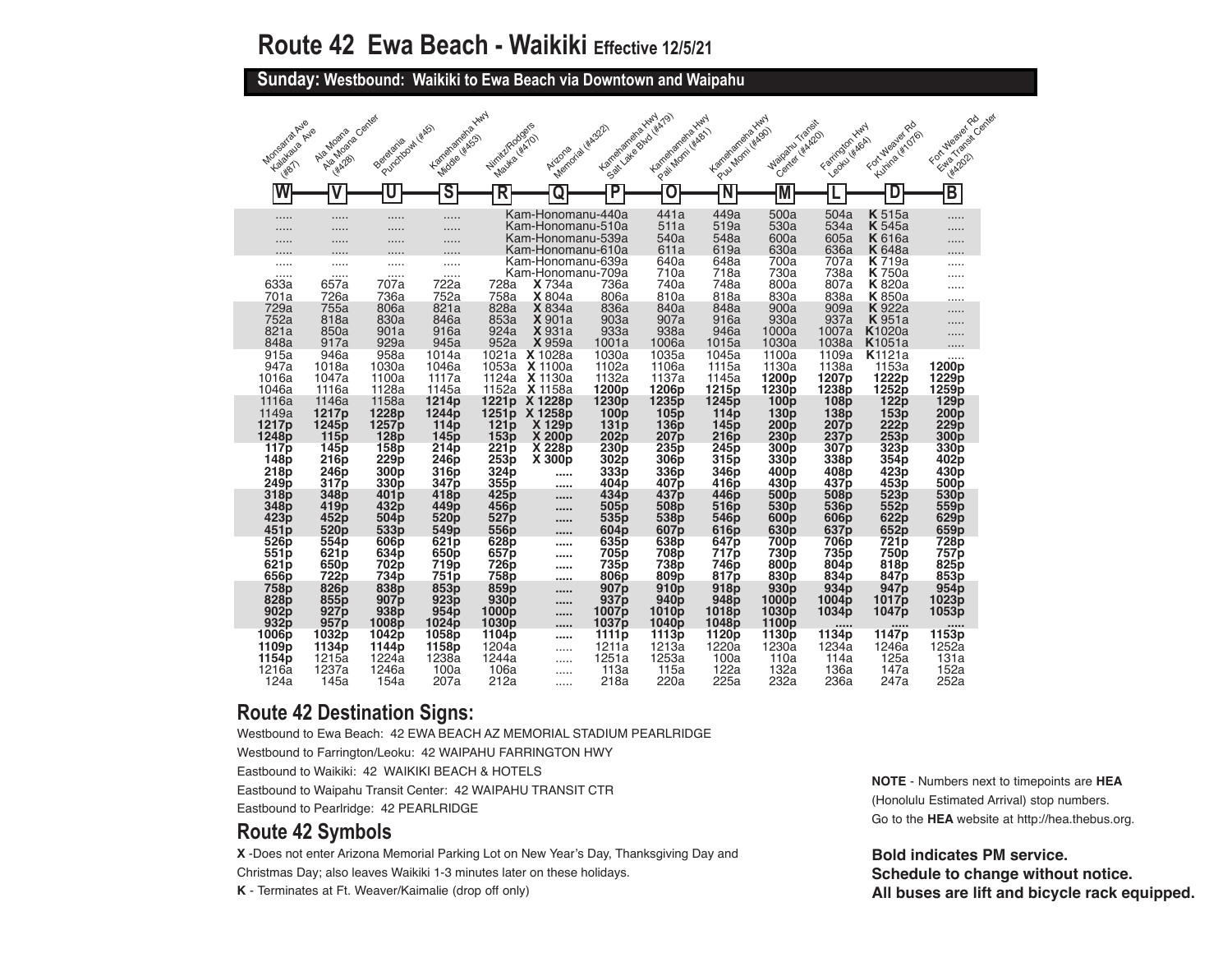**Sunday: Eastbound: Ewa Beach to Waikiki via Downtown Honolulu** 

| For Mealer Rd   | Ether Transit Center                                 | Farrington Hwy                                                     | Maioaru Traceit                                                  | Karapanahaya Kiny                              | Karrenananaka kuw                                  | Kanglangra <sub>ttan</sub>               | Winiverpodges                | Kemelanena Hury                          | Bereigna (KSB1)                        | Algebra cantal                                                   | Monsartat Avie                                       |
|-----------------|------------------------------------------------------|--------------------------------------------------------------------|------------------------------------------------------------------|------------------------------------------------|----------------------------------------------------|------------------------------------------|------------------------------|------------------------------------------|----------------------------------------|------------------------------------------------------------------|------------------------------------------------------|
| Kumize (#1076)  | For Wealer Rd                                        | Leoku (#669)                                                       | Center y KA21                                                    | Pull Morni (#682)                              | Pail Monti Wood                                    | Seattle assessed typesses                | <b>Maka LiffToki</b>         | Middle (#579)                            | <b>Fire</b>                            | Ala Moana                                                        | Kalakata <sub>pule</sub>                             |
| D               | <b>HA2021</b><br>В                                   |                                                                    |                                                                  | N                                              | O                                                  | $\overline{\mathsf{P}}$                  | R                            | $\overline{\mathsf{s}}$                  |                                        | <b>WATOR</b>                                                     | 1887                                                 |
|                 |                                                      |                                                                    | M                                                                |                                                |                                                    |                                          |                              |                                          |                                        |                                                                  |                                                      |
| 433a            | 441a                                                 | 454a                                                               | 500a                                                             | 508a                                           | 515a                                               | 518a                                     | 527a                         | 532a                                     | 544a                                   | 600a                                                             | 616a                                                 |
| 503a            | 511a                                                 | 524a                                                               | 530a                                                             | 538a                                           | 545a                                               | 548a                                     | 557a                         | 602a                                     | 615a                                   | 631a                                                             | 648a                                                 |
| 533a            | 541a                                                 | 554a                                                               | 600a                                                             | 609a                                           | 615a                                               | 618a                                     | 626a                         | 631a                                     | 644a                                   | 700a                                                             | 718a                                                 |
| 601a            | 609a                                                 | 623a                                                               | 630a                                                             | 642a                                           | 649a                                               | 652a                                     | 701a                         | 706a                                     | 719a                                   | 736a                                                             | 754a                                                 |
| 631a            | 639a                                                 | 654a                                                               | 700a                                                             | 714a                                           | 721a                                               | 724a                                     | 732a                         | 737a                                     | 750a                                   | 806a                                                             | 823a                                                 |
| 700a            | 708a                                                 | 723a                                                               | 730a                                                             | 742a                                           | 748a                                               | 751a                                     | 800a                         | 805a                                     | 818a                                   | 835a                                                             | 853a                                                 |
| 730a            | 738a                                                 | 753a                                                               | 800a                                                             | 812a                                           | 818a                                               | 821a                                     | 831a                         | 837a                                     | 849a                                   | 907a                                                             | 924a                                                 |
| 800a            | 808a                                                 | 823a                                                               | 830a                                                             | 844a                                           | 850a                                               | 853a                                     | 902a                         | 907a                                     | 919a                                   | 938a                                                             | 957a                                                 |
| 829a            | 837a                                                 | 852a                                                               | 900a                                                             | 913a                                           | 920a                                               | 923a                                     | 933a                         | 938a                                     | 951a                                   | 1010a                                                            | 1029a                                                |
| 858a            | 907a                                                 | 922a                                                               | 930a                                                             | 941a                                           | 948a                                               | 951a                                     | 1001a                        | 1007a                                    | 1020a                                  | 1039a                                                            | 1058a                                                |
| 930a            | 938a                                                 | 953a                                                               | 1000a                                                            | 1012a                                          | 1019a                                              | 1022a                                    | 1033a                        | 1038a                                    | 1051a                                  | 1110a                                                            | 1128a                                                |
| 959a            | 1008a                                                | 1023a                                                              | 1030a                                                            | 1042a                                          | 1049a                                              | 1052a                                    | 1103a                        | 1109a                                    | 1122a                                  | 1140a                                                            | 1159a                                                |
| 1029a           | 1038a                                                | 1053a                                                              | 1100a                                                            | 1112a                                          | 1120a                                              | 1123a                                    | 1135a                        | 1141a                                    | 1154a                                  | 1214p                                                            | 1234p                                                |
| 1058a           | 1107a                                                | 1122a                                                              | 1130a                                                            | 1143a                                          | 1150a                                              | 1153a                                    | 1204p                        | 1210p                                    | 1224p                                  | 1245p                                                            | 105p                                                 |
| 1128a           | 1137a                                                | 1152a                                                              | 1200 <sub>p</sub>                                                | 1213p                                          | 1221p                                              | 1225p                                    | 1237 <sub>p</sub>            | 1243p                                    | 1256p                                  | 117 <sub>p</sub>                                                 | 138p                                                 |
| 1158a           | 1206p                                                | 1222p                                                              | 1230p                                                            | 1244p                                          | 1252p                                              | 1255p                                    | 106p                         | 112p                                     | 125p                                   | 145 <sub>p</sub>                                                 | 204 <sub>p</sub>                                     |
|                 | 1237p                                                | 1252p                                                              | 100p                                                             | 113p                                           | 121p                                               | 125p                                     | 138 <sub>p</sub>             | 144 <sub>p</sub>                         | 158p                                   | 218 <sub>p</sub>                                                 | 240 <sub>p</sub>                                     |
| 11111           | 108p                                                 | 122p                                                               | 130p                                                             | 141p                                           | 149p                                               | 152p                                     | 203p                         | 209p                                     | 223p                                   | 244p                                                             | 305p                                                 |
|                 | 137 <sub>p</sub>                                     | 152p                                                               | 200p                                                             | 213p                                           | 220p                                               | 223p                                     | 235 <sub>p</sub>             | 241 <sub>p</sub>                         | 255p                                   | 315p                                                             | 336 <sub>p</sub>                                     |
|                 | 208 <sub>p</sub>                                     | 223p                                                               | 230 <sub>p</sub>                                                 | 242p                                           | 249p                                               | 253p                                     | 305p                         | 311p                                     | 324p                                   | 343 <sub>p</sub>                                                 | 404 <sub>p</sub>                                     |
| 229p            | 237p                                                 | 252p                                                               | 300 <sub>p</sub>                                                 | 312p                                           | 320p                                               | 324p                                     | 336p                         | 342p                                     | 355p                                   | 415p                                                             | 437p                                                 |
| 301p            | 309p                                                 | 323p                                                               | 330 <sub>p</sub>                                                 | 343p                                           | 350 <sub>p</sub>                                   | 353 <sub>p</sub>                         | 405 <sub>p</sub>             | 411 <sub>p</sub>                         | 424 <sub>p</sub>                       | 444p                                                             | 506 <sub>p</sub>                                     |
|                 | 339p                                                 | 353p                                                               | 400 <sub>p</sub>                                                 | 412p                                           | 419 <sub>p</sub>                                   | 422p                                     | 433p                         | 439p                                     | 451 <sub>p</sub>                       | 510 <sub>p</sub>                                                 | 531p                                                 |
|                 | 408 <sub>p</sub>                                     | 422p                                                               | 430 <sub>p</sub>                                                 | 442p                                           | 450p                                               | 453 <sub>p</sub>                         | 504p                         | 511 <sub>p</sub>                         | 524 <sub>p</sub>                       | 542p                                                             | 603 <sub>p</sub>                                     |
|                 | 439p                                                 | 452p                                                               | 500 <sub>p</sub>                                                 | 513p                                           | 521p                                               | 524p                                     | 533p                         | 539p                                     | 551p                                   | 609 <sub>p</sub>                                                 | 628p                                                 |
|                 | 510p                                                 | 523p                                                               | 530 <sub>p</sub>                                                 | 543p                                           | 550p                                               | 553p                                     | 602p                         | 607p                                     | 619p                                   | 637p                                                             | 655 <sub>p</sub>                                     |
| 11111           | 539p                                                 | 553p                                                               | 600 <sub>p</sub>                                                 | 612p                                           | 619p                                               | 622p                                     | 631p                         | 636p                                     | 649p                                   | 707 <sub>p</sub>                                                 | 725p                                                 |
|                 | 609 <sub>p</sub>                                     | 623 <sub>p</sub>                                                   | 630 <sub>p</sub>                                                 | 640p                                           | 647 <sub>p</sub>                                   | 650 <sub>p</sub>                         | 659p                         | 704 <sub>p</sub>                         | 716 <sub>p</sub>                       | 733p                                                             | 752p                                                 |
| <br>            | 639 <sub>p</sub><br>710p<br>740p<br>811 <sub>p</sub> | 653p<br>723p<br>754 <sub>p</sub><br>824p                           | 700 <sub>p</sub><br>730p<br>800 <sub>p</sub><br>830 <sub>p</sub> | 710p<br>739p<br>808p<br>838p                   | 717p<br>745 <sub>p</sub><br>814p<br>844p           | 720p<br>748p<br>817p<br>847 <sub>p</sub> | 729p<br>756p<br>825p<br>855p | 734p<br>801p<br>831p<br>900 <sub>p</sub> | 747p<br>814p<br>844p<br>912p           | 805 <sub>p</sub><br>831 <sub>p</sub><br>900p<br>928 <sub>p</sub> | 825p<br>850p<br>919 <sub>p</sub><br>947 <sub>p</sub> |
| <br>$- - - - -$ | 837 <sub>p</sub><br>912p<br>1012p<br>1113p           | 849 <sub>p</sub><br>924 <sub>p</sub><br>1024 <sub>p</sub><br>1125p | 855p<br>930p<br>1030 <sub>p</sub><br>1130 <sub>p</sub>           | $\cdots$<br>939p<br>1038 <sub>p</sub><br>1137p | <br>945 <sub>p</sub><br>1044 <sub>p</sub><br>1142p | <br>948 <sub>p</sub><br>1047p            | <br>957p<br>1055p            | <br>1002p<br>1100p                       | $\cdots$<br>1014p<br>1111 <sub>p</sub> | $\cdots$<br>1029p<br>1126p                                       | <br>1046 <sub>p</sub><br>1142p                       |
| .               | 1215a                                                | 1225a                                                              | 1230a                                                            | 1237a                                          | 1242a                                              | .                                        | .                            | .                                        | .                                      | .                                                                | .                                                    |
| .               | 1255a                                                | 105a                                                               | 110a                                                             | .                                              | .                                                  | .                                        | .                            | .                                        | .                                      | .                                                                | .                                                    |

### **Route 42 Destination Signs:**

Westbound to Ewa Beach: 42 EWA BEACH AZ MEMORIAL STADIUM PEARLRIDGE Westbound to Farrington/Leoku: 42 WAIPAHU FARRINGTON HWY Eastbound to Waikiki: 42 WAIKIKI BEACH & HOTELS Eastbound to Waipahu Transit Center: 42 WAIPAHU TRANSIT CTR Eastbound to Pearlridge: 42 PEARLRIDGE

**NOTE** - Numbers next to timepoints are **HEA** (Honolulu Estimated Arrival) stop numbers. Go to the **HEA** website at http://hea.thebus.org.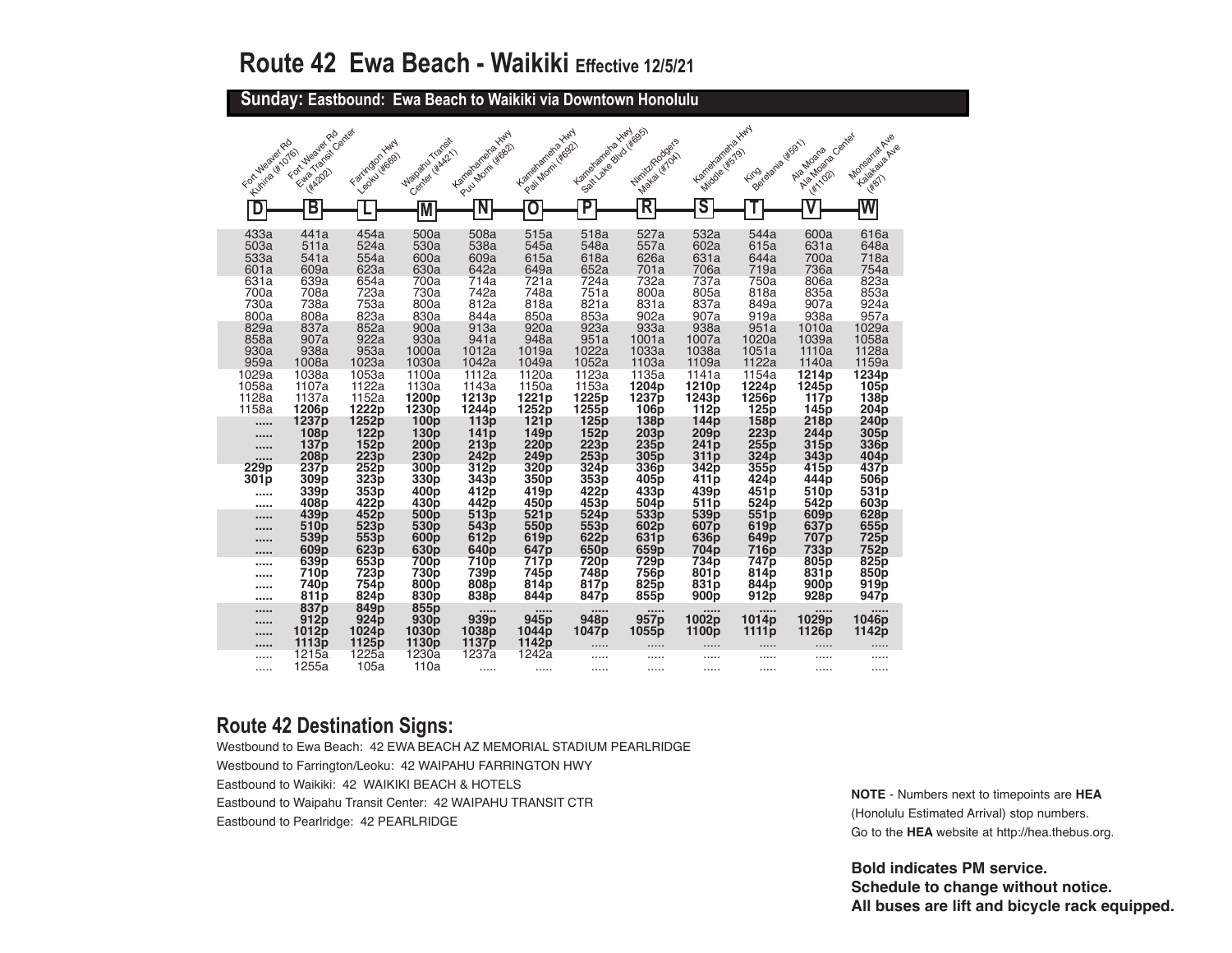**State Holiday: Westbound: Waikiki to Ewa Beach via Downtown and Waipahu** 

| Monseira Ave<br>Kalakaya Avie<br><b>West</b>                            | Algeboare Center<br>Ale Moans<br><b>HA28</b>                     | Purchbowl (#AS)<br>Beretania                                     | Karrehanana XIIIII<br>Middle (#ASS)                              | Nirritz/Rodgers<br>Mayka (#MO)                           | Memorial Wiccord<br>Arizona                                                      | Kanahamaha Xwy                                        | Salt Jake Bud (#A79)<br>Larrenamenta Hwy<br>P.exil Monti (Kee)     | Kanelangrandra Hury<br>Pull Montiversity                      | Maiparu Transit<br>Center Hitch201                                 | Farington Hwy<br>Leonu (#464)                                    | Fortuleaver Rd<br>Kunina (#1076)                                      | FortuNealerRo<br>Ethio Transit Canter<br><b>HA2021</b>      |
|-------------------------------------------------------------------------|------------------------------------------------------------------|------------------------------------------------------------------|------------------------------------------------------------------|----------------------------------------------------------|----------------------------------------------------------------------------------|-------------------------------------------------------|--------------------------------------------------------------------|---------------------------------------------------------------|--------------------------------------------------------------------|------------------------------------------------------------------|-----------------------------------------------------------------------|-------------------------------------------------------------|
|                                                                         |                                                                  |                                                                  | S                                                                | R                                                        | Q                                                                                | P                                                     | C                                                                  | N                                                             | M                                                                  |                                                                  |                                                                       | $\overline{\mathsf{B}}$                                     |
| .<br>.<br>.                                                             | .<br>.<br>.                                                      | .<br>.<br>.                                                      | .<br>.<br>.                                                      |                                                          | Kam-Honomanu-442a<br>Kam-Honomanu-510a<br>Kam-Honomanu-540a<br>Kam-Honomanu-610a |                                                       | 443a<br>511a<br>541a<br>611a                                       | 451a<br>519a<br>549a<br>619a                                  | 500a<br>530a<br>600a<br>630a                                       | 506a<br>536a<br>606a<br>637a                                     | <b>K</b> 516a<br><b>K</b> 546a<br><b>K</b> 616a<br><b>K</b> 647a      | .<br>.<br>.                                                 |
| 541a<br>608a<br>635a                                                    | 558a<br>627a<br>654a<br>719a                                     | 608a<br>637a<br>704a<br>731a                                     | .<br>618a<br>647a<br>714a<br>742a                                | 625a<br>654a<br>722a<br>750a                             | .<br>1.1.1.1<br>734a                                                             | 636a<br>705a<br>735a                                  | 640a<br>709a<br>739a                                               | 648a<br>717a<br>747a<br>817a                                  | 700a<br>730a<br>800a<br>830a                                       | 707a<br>737a<br>807a<br>837a                                     | <b>K</b> 719a<br><b>K</b> 750a<br><b>K</b> 820a                       | .                                                           |
| 657a<br>721a<br>747a<br>817a                                            | 748a<br>815a<br>845a                                             | 801a<br>829a<br>859a                                             | 812a<br>841a<br>911a                                             | 820a<br>850a<br>920a                                     | 803a<br>833a<br>903a<br>933a                                                     | 804a<br>834a<br>904a<br>934a                          | 808a<br>838a<br>908a<br>938a                                       | 847a<br>917a<br>947a                                          | 900a<br>930a<br>1000a                                              | 907a<br>938a<br>1008a                                            | <b>K</b> 851a<br><b>K</b> 921a<br><b>K</b> 952a<br>K <sub>1022a</sub> | .<br>.                                                      |
| 847a<br>916a<br>943a<br>1008a                                           | 915a<br>945a<br>1014a<br>1041a                                   | 929a<br>959a<br>1028a<br>1054a                                   | 941a<br>1010a<br>1039a<br>1105a                                  | 950a<br>1018a<br>1047a<br>1114a                          | 1003a<br>1031a<br>1101a<br>1130a                                                 | 1004a<br>1033a<br>1103a<br>1132a                      | 1008a<br>1037a<br>1107a<br>1136a                                   | 1017a<br>1046a<br>1116a<br>1145a                              | 1030a<br>1100a<br>1130a<br>1200p                                   | 1039a<br>1109a<br>1139a<br>1208p                                 | <b>K</b> 1054a<br><b>K</b> 1124a<br>1155a<br>1224p                    | .<br>1203p<br>1232p                                         |
| 1037a<br>1106a<br>1140a<br>1216 <sub>p</sub>                            | 1110a<br>1139a<br>1210p<br>1241 <sub>p</sub>                     | 1123a<br>1153a<br>1224p<br>1255 <sub>p</sub>                     | 1134a<br>1204 <sub>p</sub><br>1235 <sub>p</sub><br>106p          | 1143a<br>1213 <sub>p</sub><br>1244 <sub>p</sub><br>115p  | 1159a<br>1229 <sub>p</sub><br>100 <sub>p</sub><br>130 <sub>p</sub>               | 1201 <sub>p</sub><br>1231p<br>102p<br>132p            | 1206p<br>1236 <sub>p</sub><br>107 <sub>p</sub><br>137 <sub>p</sub> | 1215p<br>1245 <sub>p</sub><br><b>116p</b><br>146 <sub>p</sub> | 1230 <sub>p</sub><br>100 <sub>p</sub><br>130p<br>200 <sub>p</sub>  | 1238p<br>109 <sub>p</sub><br>139 <sub>p</sub><br>208p            | 1255p<br>126 <sub>p</sub><br>156p<br>225p                             | 103p<br>134 <sub>p</sub><br>204p<br>233p                    |
| 1244 <sub>p</sub><br>109p<br>134p<br>208p                               | 109 <sub>p</sub><br>136p<br>204 <sub>p</sub><br>238p             | 124 <sub>p</sub><br>151p<br>219p<br>253p                         | 136 <sub>p</sub><br>203p<br>231p<br>305p                         | 145 p<br>212p<br>240 <sub>p</sub><br>314 <sub>p</sub>    | 200p<br>227p<br>255p<br>                                                         | 202p<br>229p<br>257p<br>327p                          | 207 p<br>234p<br>302p<br>332p                                      | <b>216p</b><br>244p<br>313p<br>343p                           | 230p<br>300 <sub>p</sub><br>330 <sub>p</sub><br>400 <sub>p</sub>   | 238p<br>308p<br>339 <sub>p</sub><br>409 <sub>p</sub>             | 255p<br>325p<br>400p<br>433p                                          | 303p<br>333p<br>408p<br>441 <sub>p</sub>                    |
| 232p<br>301 <sub>p</sub><br>330 <sub>p</sub><br>406 <sub>p</sub>        | 302p<br>331p<br>400 <sub>p</sub><br>436p                         | 317p<br>346 <sub>p</sub><br>415 <sub>p</sub><br>451 <sub>p</sub> | 329 <sub>p</sub><br>359 <sub>p</sub><br>428 <sub>p</sub><br>502p | 338p<br>408p<br>438p<br>511 <sub>p</sub>                 | <br><br><br>                                                                     | 352p<br>422p<br>452p<br>523p                          | 357p<br>427 p<br>457p<br>528p                                      | 412p<br>442p<br>512p<br>543 <sub>p</sub>                      | 430 <sub>p</sub><br>500 <sub>p</sub><br>530 <sub>p</sub><br>600p   | 439 <sub>p</sub><br>509 <sub>p</sub><br>538p<br>607 <sub>p</sub> | 503p<br>533 <sub>p</sub><br>602p<br>631 <sub>p</sub>                  | 511 <sub>p</sub><br>541 <sub>p</sub><br>610p<br>639p        |
| 444 <sub>p</sub><br>517p<br>550p<br>625 <sub>p</sub>                    | 514p<br>547 <sub>p</sub><br>619p<br>652p                         | 528p<br>601 <sub>p</sub><br>632p<br>704p                         | 539p<br>612p<br>643p<br>715p                                     | 548p<br>620p<br>651p<br><b>723p</b>                      | 1.111<br><br><br>                                                                | 600p<br>632p<br>703p<br>734 <sub>p</sub>              | 605p<br>637p<br>707p<br>738 <sub>p</sub>                           | 615p<br>647 p<br>717 <sub>p</sub><br>747 p                    | 630p<br>700 p<br>730 <sub>p</sub><br>800p                          | 637p<br>707 p<br>737p<br>806 <sub>p</sub>                        | 658p<br>725p<br>752p<br>820 <sub>p</sub>                              | <b>706p</b><br>733p<br>800 <sub>p</sub><br>828 <sub>p</sub> |
| 657 <sub>p</sub><br><b>757p</b><br>827 <sub>p</sub><br>859 <sub>p</sub> | 724p<br>824 <sub>p</sub><br>854 <sub>p</sub><br>925 <sub>p</sub> | 735 <sub>p</sub><br>835p<br>905 <sub>p</sub><br>936 <sub>p</sub> | 746 p<br>846p<br>916 <sub>p</sub><br>947 p                       | 753p<br>853 <sub>p</sub><br>923p<br>954p                 | <br>$- - - - -$<br><br>1.1.1.1                                                   | 804 <sub>p</sub><br>904 <sub>p</sub><br>934p<br>1004p | 808p<br>908 <sub>p</sub><br>938p<br>1008p                          | 817p<br>917p<br>947 <sub>p</sub><br>1017p                     | 830 <sub>p</sub><br>930 <sub>p</sub><br>1000p<br>1030 <sub>p</sub> | 836 <sub>p</sub><br>937 <sub>p</sub><br>1007 p<br>1037p          | 850p<br>950p<br>1020ɒ<br>1050p                                        | 858 <sub>p</sub><br>957 <sub>p</sub><br>1027 p<br>1057p     |
| 923p<br>1002p<br>1107p<br>1154p                                         | 949 <sub>p</sub><br>1028p<br>1132p<br>1218a                      | 1000ɒ<br>1038p<br>1141 <sub>p</sub><br>1227a                     | 1010p<br>1048p<br>1150p<br>1236a                                 | 1017 <sub>p</sub><br>1055 <sub>p</sub><br>1156p<br>1242a | <br><br>                                                                         | 1027 p<br>1105p<br>1206a<br>1252a                     | 1031p<br>1109p<br>1209a<br>1255a                                   | 1040p<br>1117p<br>1217a<br>103a                               | 1053p<br>1130p<br>1230a<br>115a                                    | 1136p<br>1236a<br>121a                                           | <br>1149p<br>1247a<br>132a                                            | <br>1156p<br>1253a<br>138a                                  |
| 1220a<br>120a                                                           | 1244a<br>144a                                                    | 1253a<br>153a                                                    | 102a<br>202a                                                     | 108a<br>208a                                             | <br>1.1.1                                                                        | 118a<br>217a                                          | 121a<br>220a                                                       | 129a<br>226a                                                  | 140a<br>234a                                                       | 146a<br>240a                                                     | 157a<br>250a                                                          | 203a<br>257a                                                |

#### **Route 42 Destination Signs:**

Westbound to Ewa Beach: 42 EWA BEACH AZ MEMORIAL STADIUM PEARLRIDGE Westbound to Farrington/Leoku: 42 WAIPAHU FARRINGTON HWY

Eastbound to Waikiki: 42 WAIKIKI BEACH & HOTELS

Eastbound to Waipahu Transit Center: 42 WAIPAHU TRANSIT CTR

Eastbound to Pearlridge: 42 PEARLRIDGE

### **Route 42 Symbols**

**K** - Terminates at Ft. Weaver/Kaimalie (drop off only)

**NOTE** - Numbers next to timepoints are **HEA** (Honolulu Estimated Arrival) stop numbers. Go to the **HEA** website at http://hea.thebus.org.